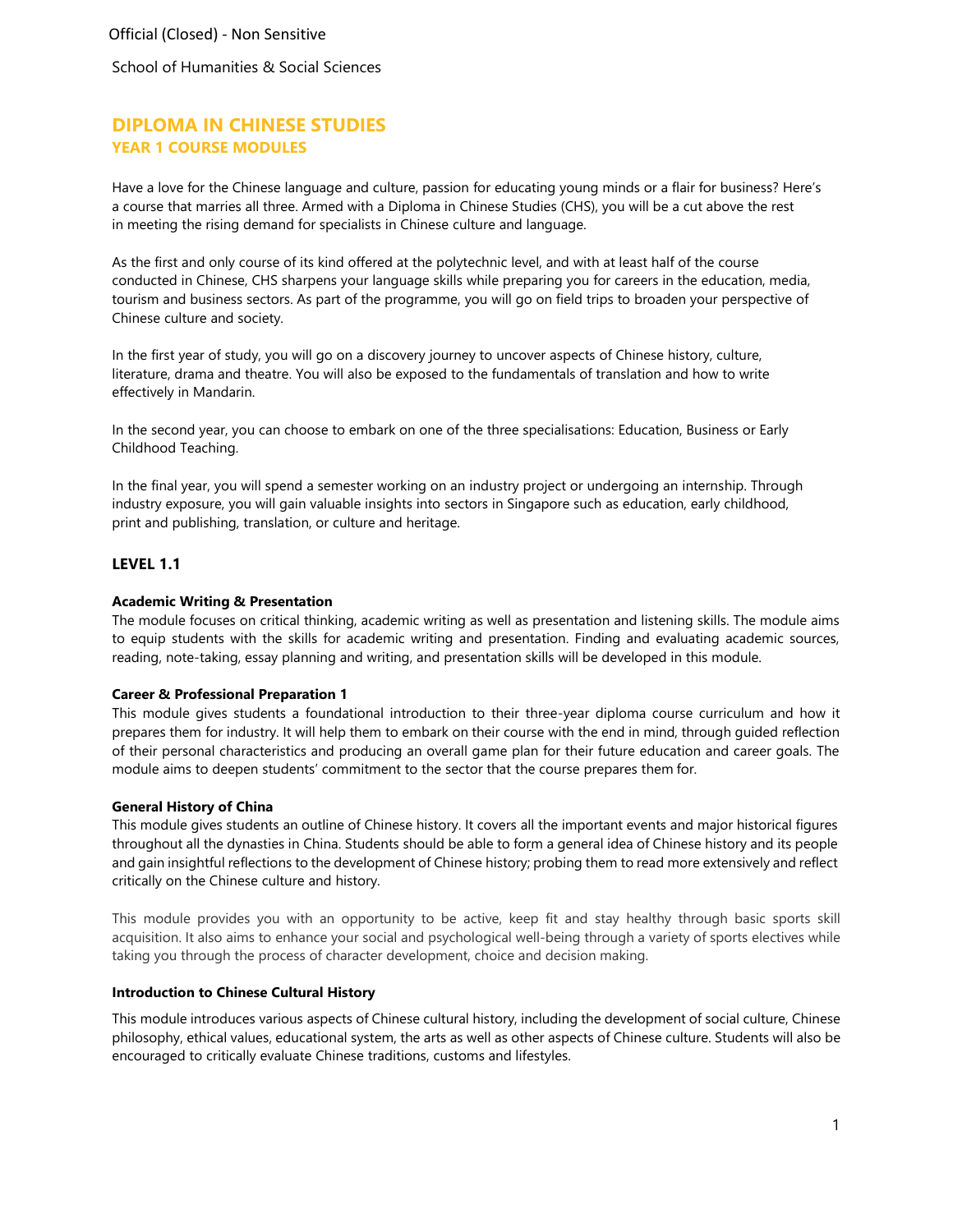## **IT Applications**

This module develops the e-competencies by equipping students with the essential computing concepts and necessary skills to use computer applications for information research, organisation, collaboration and presentation.

## **Written Communication in Chinese**

The module aims to teach students the fundamental skills to write effectively in both academic and professional settings. On top of acquiring the basics of structure and style, students will learn to formulate and develop clear writing objectives. Students will be able to write coherently and cohesively in formal, expository and creative style, and also in academic research papers.

## **LEVEL 1.2**

## **Contemporary China**

The module examines Contemporary China from its political, economic, societal and cultural aspects. In order to deepen their understanding of China, students will learn about the challenges that China faces. Topics such as economic development, urbanisation, migration and others will be covered in the module.

## **Fundamentals of Translation**

This module introduces fundamental strategies and techniques of English/Chinese (EC) and Chinese/English (CE) translation. Students learn the basic principles of translation and apply these principles to the translation of a variety of text genres. Students will also explore how a translator makes decisions in actual practice by considering a host of factors, including the author's intention, the desired function of the translated text as well as the needs of the readers.

### **Introduction to Chinese Drama & Theatre**

This module aims to help students develop critical and creative thinking skills to produce short theatre pieces. Students enjoy hands-on experience in directing, writing and acting a short play. The module will also introduce techniques in the application of theatre and drama in various fields of work.

### **Introduction to Chinese Literature**

This module surveys the development of classical Chinese literature from ancient times to the late Qing era. It introduces students to representative literary works of each period, ranging from the Book of Songs to the Qing novels. The module explores the historical background of literary works, the lives and experiences of major writers, as well as the structural and formal characteristics of different literary genres.

### **Professional Communication 1**

This module prepares students to communicate effectively in business settings. Students will learn both oral and written communication skills that demonstrate concepts of business communication principles, interpersonal skills and intercultural skills. Topics such as proposal and report writing, elevator pitch and professional presentation will be covered.

## **Speech Communication in Chinese**

In this module, students learn the basics of Chinese phonetics as well as speech communication styles in different social settings. It trains students to be effective, articulate, confident, composed and credible Mandarin speakers in a variety of professional situations. The module also explores how communication affects human behavior and social development.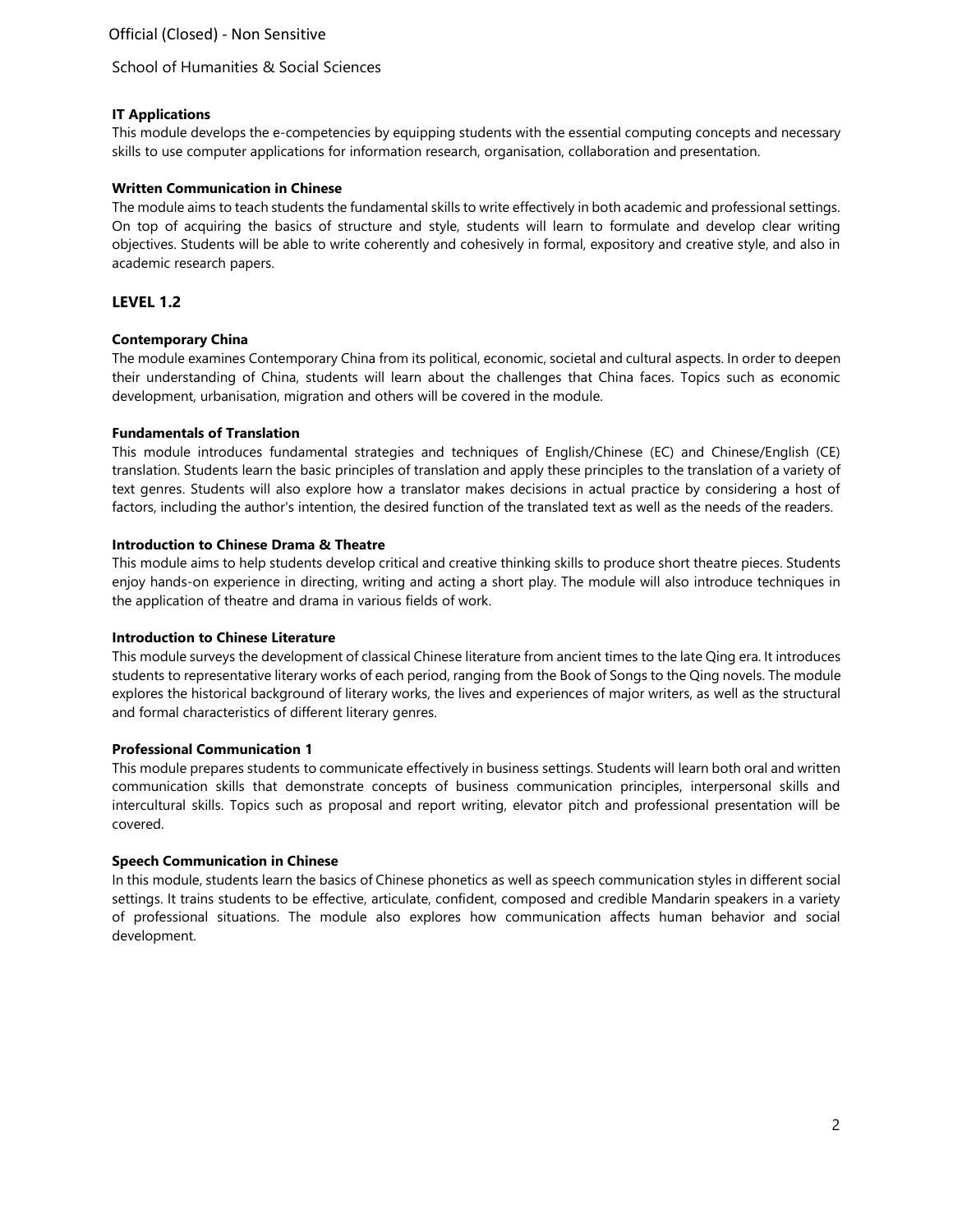# **YEAR 1 COURSE CURRICULUM**

| <b>Module Name</b>                       | <b>Credit Units</b> |
|------------------------------------------|---------------------|
| Level 1.1 (22 hours per week)            |                     |
| Academic Writing & Presentation          | 4                   |
| Career & Professional Preparation 1      | 1                   |
| General History of China                 | 4                   |
| Health & Wellness^                       |                     |
| Introduction to Chinese Cultural History | 4                   |
| <b>IT Applications</b>                   | 4                   |
| Written Communication in Chinese         | 4                   |
| Level 1.2 (23 hours per week)            |                     |
| Contemporary China                       | 4                   |
| <b>Fundamentals of Translation</b>       | 4                   |
| Introduction to Chinese Drama & Theatre  | 4                   |
| Introduction to Chinese Literature       | 4                   |
| Professional Communication 1             | 3                   |
| Speech Communication in Chinese          | 4                   |

#### **Notes:**

^ For more details on Interdisciplinary Studies (IS) electives, please log on to [www.np.edu.sg/is](http://www.np.edu.sg/is)

## **IS Modules**

The School of Interdisciplinary Studies (IS) delivers a broad-based curriculum, which nurtures a new generation of professionals with multidisciplinary skills and an innovative and entrepreneurial spirit to meet the challenges of a knowledge economy. IS offers both prescribed modules and electives to challenge boundaries. Prescribed modules develop students' competencies in core areas such as Communication, Innovation and Enterprise, Culture and Communication, and Personal Mastery and Development, while elective modules provide insights into Arts and Humanities, Business, Design, and Science andTechnology.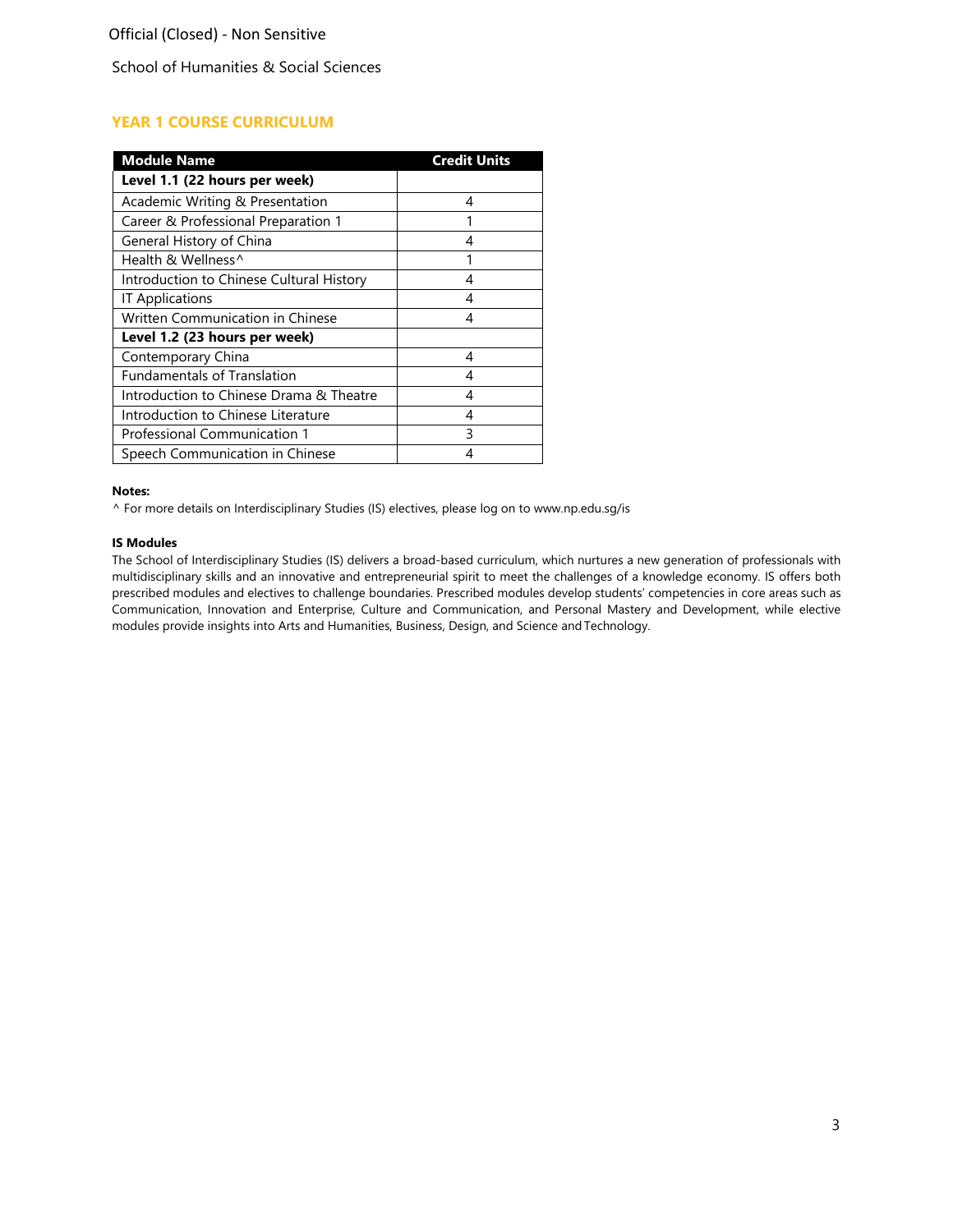School of Humanities & Social Studies

## **YEAR 2 COURSE MODULES**

## **LEVEL 2.1**

## **COMMON MODULES FOR EDUCATION AND BUSINESS SPECIALISATION**

#### **Intermediate Translation**

This module exposes students to the theory and practice of Chinese-English (CE) and English-Chinese (EC) translation in greater depth and breadth. Students will have hands-on experience in translating different types of texts, including advertisements, movie/song/book titles, news and basic legal writing.

#### **Professional Communication 2**

This module prepares students to write effective cover letters and resumes. Preparation and enhancement of portfolio to meet professional standard as well as development of presentation skills, and improvement of job-seeking techniques will also be covered in the module.

## **EDUCATION SPECIALISATION**

#### **Child Development & Learning**

This module examines the nature of child development. Students will learn the holistic nature of development, the biological foundation, pre-natal development, brain research and major developmental theories in relation to physical, social, cognitive and emotional development. Students will be introduced to child study and observation techniques.

#### **Classical Chinese Poetry & Fiction**

This module provides a brief introduction of the development of Chinese poetry and fiction starting from pre-Qin to late Ming and Qing dynasty. Poets from different schools and their representative works will be studied. Students will also learn to appreciate and analyse literary works related to ancient social life, history and culture of the elites in these eras.

#### **Language Lesson Planning & Teaching**

The module aims to prepare students to construct lesson plans with appropriate learning activities and develop effective teaching strategies in the teaching of the Chinese language and to assess the diversified learning outcomes of students during classroom time. Students will be exposed to different language pedagogies and teaching techniques for the local primary school context.

### **BUSINESS SPECIALISATION**

#### **Chinese Business Communication**

This module exposes students to the context of commercial exchange and communication skills between people of different countries and cultures. Students will learn the cultural and social differences, the use of international business language and business correspondence and other non-verbal communication, and understand international business etiquette, and the style and strategy of international business negotiations.

#### **Introduction to Business**

This module aims to provide the fundamentals of financial and business management. Students will be equipped with the relevant technical and conceptual skills in financial and business management to plan, evaluate, execute, control and monitor financial and business projects.

#### **Marketing & Publicity**

This module equips students with the necessary strategic skills, as well as tools and techniques to organise and implement marketing and publicity activities. Students are involved in planning, coordinating, staging, and managing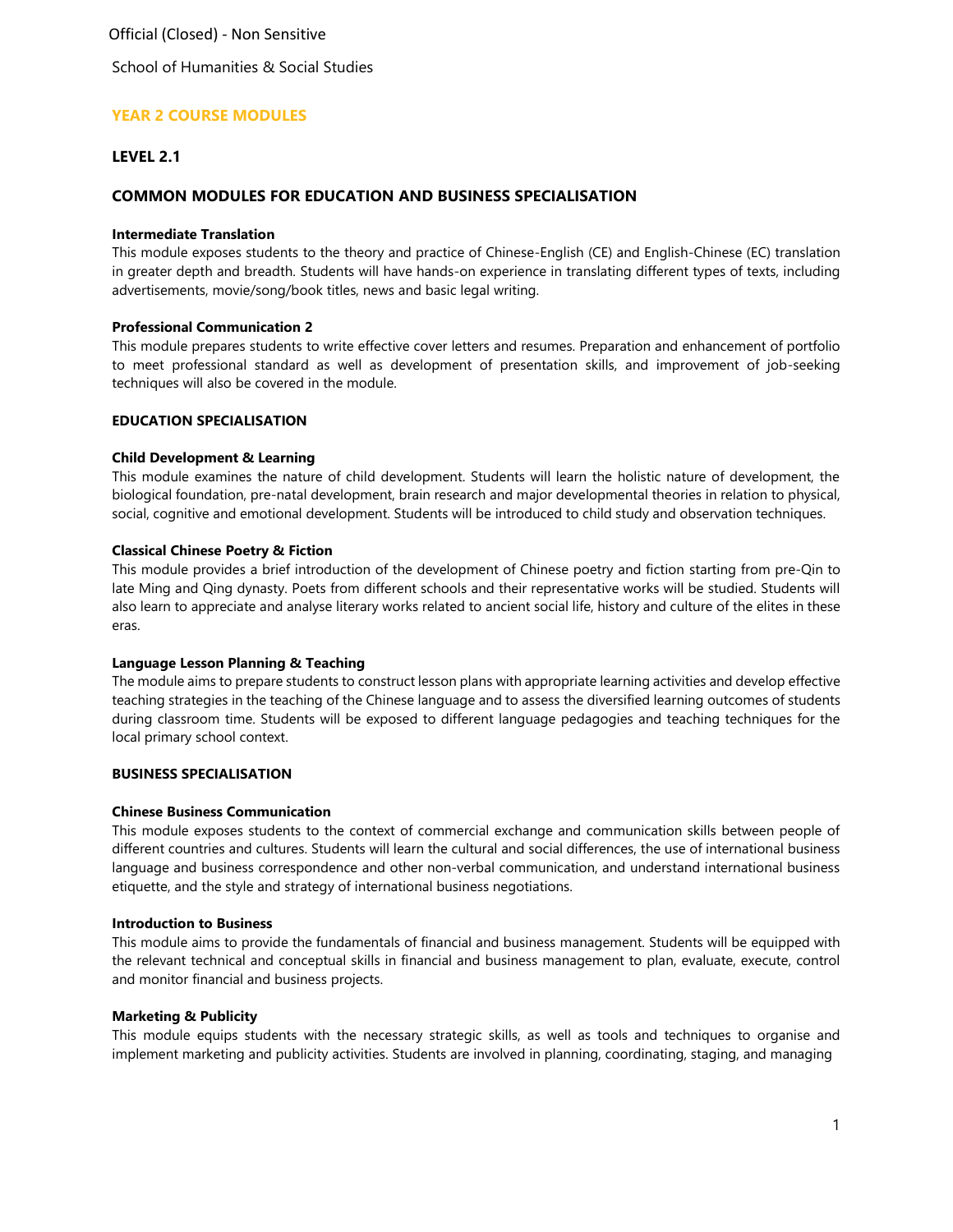## School of Humanities & Social Studies

events. They will also learn to write persuasively for various audiences, with a focus on the Chinese-language audience. The module is conducted in Chinese.

#### **EARLY CHILDHOOD TEACHING SPECIALISATION**

#### **Aesthetics & Creative Expression**

This module introduces students to an array of visual and performing arts and exposures for the appreciation of creative art forms. In addition, students will be introduced to progressive theories on Arts education to build firm foundations on the key roles the Arts play within early years settings. Theories related to aesthetics and creativity will also be introduced. Students will learn multiple approaches to engage young children in creative-arts expressions that are aesthetically rich and imaginative. Through both theory and experiential sessions, students will encounter the Arts firsthand and will design Arts experiences that are developmentally appropriate, meaningful and informed bypractice.

#### **Child Development 1**

This module introduces students to research on brain development and its implications on children's growth and learning. Early Years developmental milestones will be discussed with significant emphasis on birth to three years of age. Students will develop an understanding of the philosophy of infant and toddler care and development, and the Early Years Development Framework (EYDF). Theories of child development, with emphasis on Attachment theory, characteristic behaviours, and their implications on play and care-giving practices for families and in the infant care context will be covered. Students will also learn appropriate behaviour guidance and interaction strategies for this age group of children that are guided by observations and documentations.

#### **Child Safety, Health & Socio-emotional Well-Being**

This module introduces policies and practices for establishing and maintaining a safe and healthy learning environment for educators and children in early childhood settings as they relate to the socio-emotional well-being of children. Students will understand the importance of nutritional adequacy and balanced meals for children's optimal growth. They will learn to identify early childhood illnesses and symptoms, engage in hygienic practices, and observe for signs of child abuse and address them professionally. Clinical practice will be included for students to learn how to manage the day-to-day care routines and transitions for children from infancy to the preschool years.

#### **Motor Skills Development**

This module equips students with the knowledge and skills to help young children develop perceptual, fine motor and fundamental movement skills consisting of locomotor, non-locomotor and object control skills in a safe environment. Students will learn to observe, plan, implement and facilitate fun, meaningful and age appropriate indoor and outdoor play activities and fundamental movement experiences using an integrated approach to learning.

#### **Practicum**

This practicum is for students to experience the practical aspects of working with young children in early childhood settings with a focus on ages three plus and younger. It will support students' learning in the area of child development, observation of children in various contexts, safety, health, hygiene and nutrition matters and the learning environment for play. Students will be involved in daily routine care and taking on teacher-assistant roles. With observations and documentations, students will plan and implement learning experiences for an individual child. Students will also engage in reflective writing on their roles and interactions with children.

#### **Professional Communication 2**

This module prepares students to write effective cover letters and resumes. Preparation and enhancement of portfolio to meet professional standard as well as development of presentation skills, and improvement of job-seeking techniques will also be covered in the module.

#### **The Professional & Reflective Practitioner**

This module explores the various roles of an early childhood educator in working with children, families, other professionals and agencies in the community. A range of professional issues will be examined, including stages of professional development, practitioner competencies, continuing education, advocacy and personal growth plans which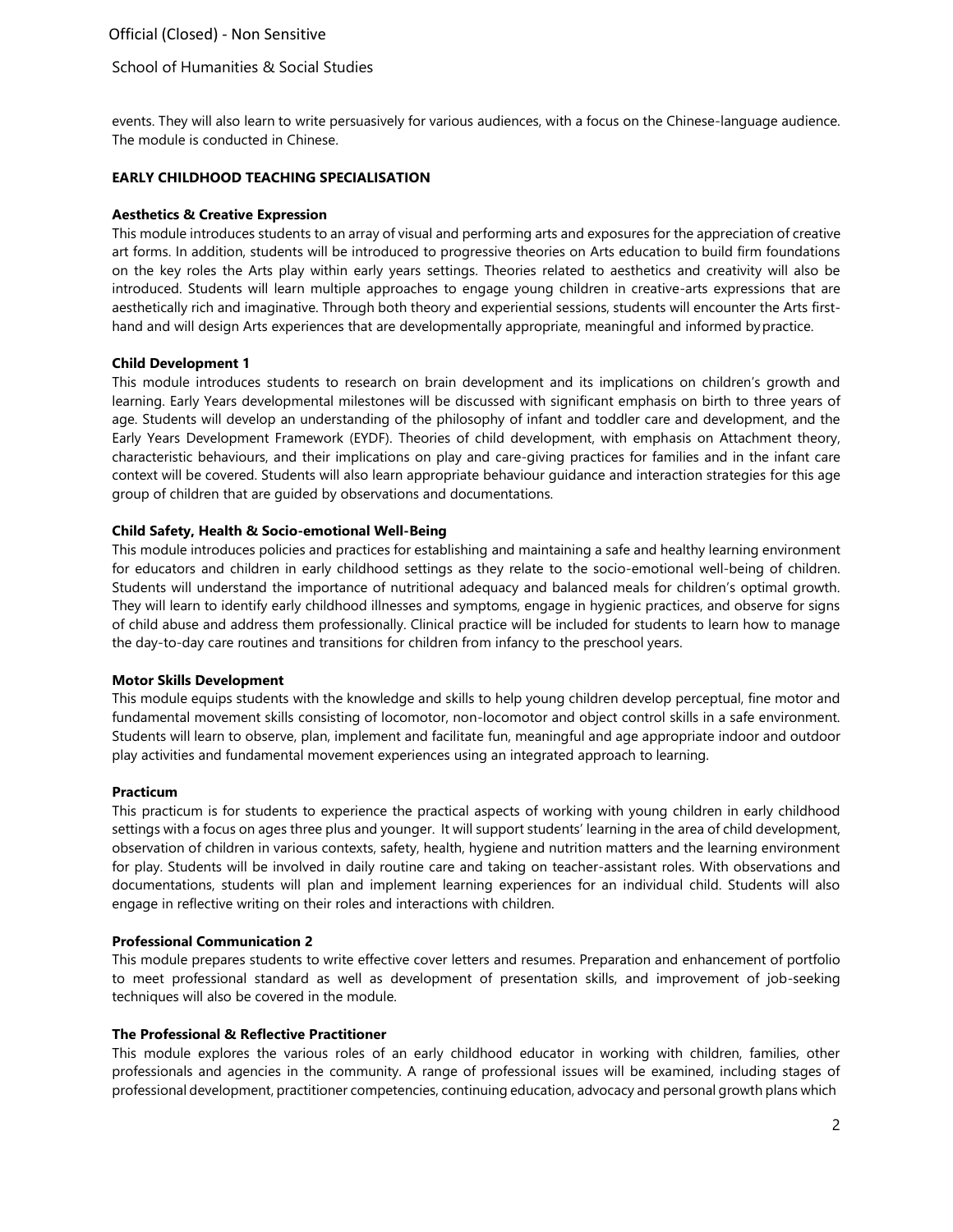School of Humanities & Social Sciences

are aligned with the current early childhood landscape in Singapore. Students will learn communication and reflective skills and how to manage ethical issues in relation to working with children, colleagues and families taking reference from the Code of Ethics, Singapore by AECES. Students will also be equipped to understand self and reflect on personal preferences and style; develop interpersonal skills and enhance personal effectiveness through self-mentoring.

## **LEVEL 2.2**

## **COMMON MODULES FOR EDUCATION AND BUSINESS SPECIALISATION**

### **Critical Thinking & Writing in Chinese**

The module aims to equip students with the important techniques of critical analysis to develop their ability to engage in reflective and independent thinking and writing. Students will learn through different genres of Chinese articles, books, movies and will be taught to critically analyse them. They will be expected to express their analyses through the written critical pieces.

### **The Chinese in Southeast Asia**

This module studies the mass migration of the Chinese to Southeast Asia in the mid-nineteenth century and the Chinese communities in the region. The focus is on their economic, political, cultural activities, identity transformation as well as their contributions towards the region's development since the early twentieth century.

### **EDUCATION SPECIALISATION**

#### **Introduction to Children's Literature**

This module introduces students to children's literature and explains how it has reflected cultural, social and ideological change. Students will examine the ways in which the child has been depicted in literature, learn to appreciate and critique different genres of children's books and be able to select age-appropriate books for young children. A study of children's television and drama is included.

### **Special Needs & Exceptional Child**

This module introduces students to various special and exceptional needs in primary school children including physical, cognitive, behavioral, emotional and sensory characteristics that make them different. Students will learn about their roles in an inclusive learning environment, design of individualised learning plans and communication with families.

### **BUSINESS SPECIALISATION**

#### **Chinese Business Practices**

This module equips students with the basic knowledge of business operations in  $21<sup>st</sup>$  century China. Students will be exposed to an overview of the global economy and the current China market. They will understand the current business environment of China and gain important commercial knowledge. The instrumental business ethics and Chinese business culture will also be covered to better prepare them for the competitive Chinese commercial world.

### **Culture Heritage Tourism**

This module studies the tangible and intangible value of cultural heritage in Southeast Asia. It also exposes students to the concept of culture tourism. Through visiting historical and heritage sites, and interacting with industry speakers, students will formulate creative projects based on the knowledge and skills learned in the module.

### **EARLY CHILDHOOD TEACHING SPECIALISATION**

### **Child Development 2**

This module introduces the major theories in child development and their implications on practices in child-rearing and early care and education. The joint contributions of biology and environment to the various aspects of child development will be explored. Students will deepen their understanding of the holistic development of children through observation, recording and analysis of children's physical, cognitive, social and emotional growth and development.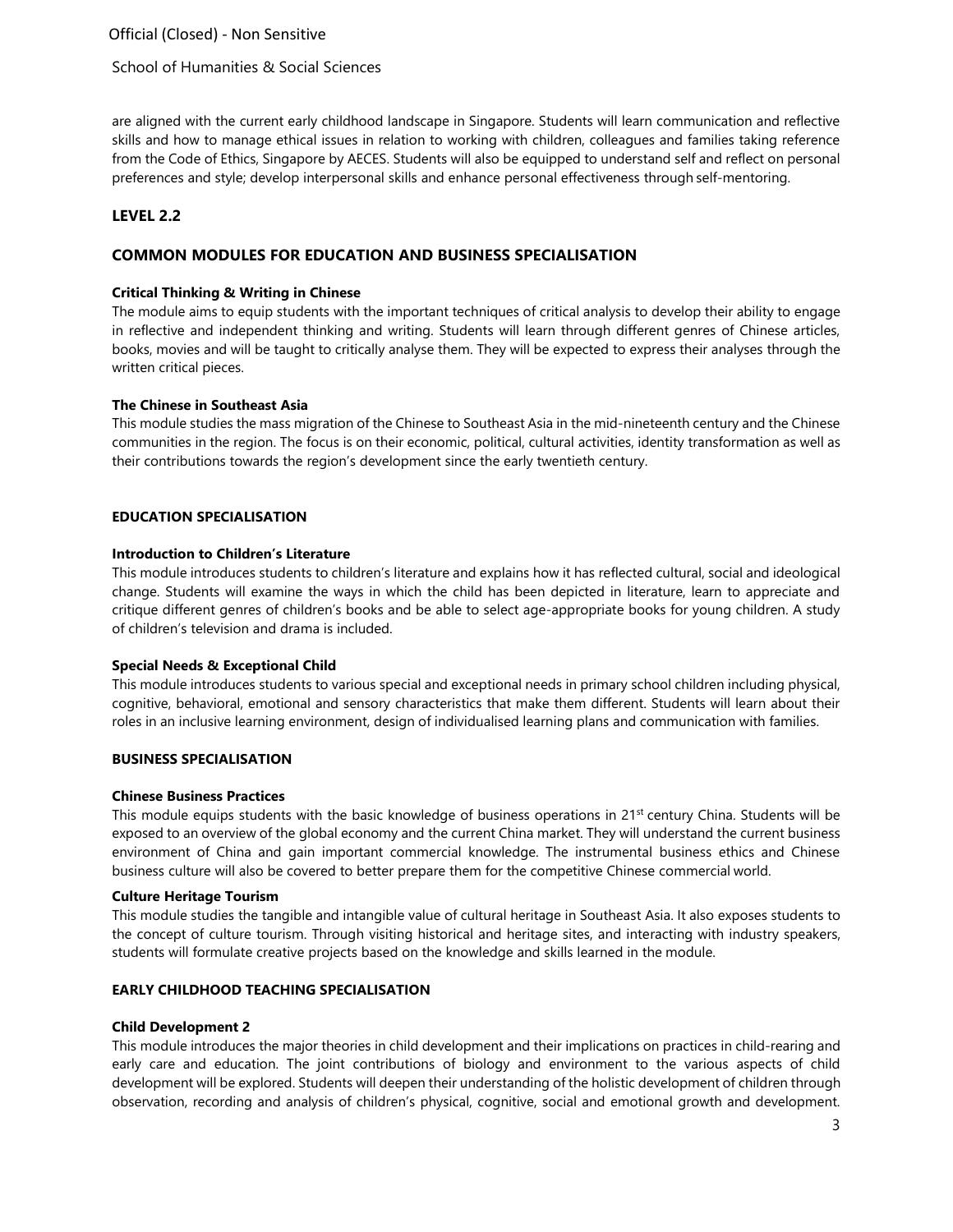### School of Humanities & Social Sciences

This understanding will help students link theory to practice and guide the planning of learning experiences and techniques for behaviour guidance. The six learning domains of the Nurturing Early Learners Framework will also be discussed.

### **Effective Learning Environment for Young Children**

This module equips students with the principles to design conducive learning environments to support play and learning for children from birth to six years of age, noting that the conditions in the environment also affect their behaviour. Students will also learn to set up appropriate learning areas to enhance the physical, cognitive and social and emotional development of children. The selection of print and non-print materials, use of technology and the role of the educator will also be covered.

### **Introduction to Children's Literature**

The module aims to equip students with the analytical skills and ability to appreciate children's literature through different genres such as poems, fairy tales, and fables. Students will also learn how to write stories, poems and fairy tales for children.

## **Language & Literacy**

This module introduces students to the theoretical and philosophical underpinnings of literacy development from birth to six years of age including trends and issues within a multicultural and multilingual society. Students will learn to design, organise and evaluate a literacy-rich environment that helps facilitate language development, and identify suitable prints and other media for reading activities to develop in young children an appreciation for a variety of children's literature. Students will also plan experiences for diverse learners, facilitate learning using appropriate techniques, assess children's progress and work with families to enhance children's language and literacy development towards school readiness.

## **Principles & Practices in Early Education**

This module provides students with an overview of the historical development of early childhood care and education (ECCE), pedagogical principles and contemporary perspectives. Students will also gain an understanding of the different models of practices internationally including the Rights of the Child (UN-CRC) and how they relate to Singapore. ECCE development in the Singapore landscape; policies (of MSF, MOE and ECDA); curriculum and assessment frameworks (such as Kindergarten Curriculum Framework, Early Years Development Framework and SPARK) that guide provisions of quality care and education and key stage outcomes will also be included. Play that is central to trends and research in ECCE will be explored in the context of how developmentally, culturally and individually appropriate it is as a mode for learning in young children from infancy to the preschool years.

### **Social Emotional Learning**

This module equips students with the theoretical knowledge and pedagogical skills to nurture social-emotional competencies and positive values necessary for character formation in young children. It also addresses the role of teachers in modelling good character traits, in helping children develop self-awareness and self-management skills for their emotional well-being as well as social competence to build strong interpersonal relationships. Students will also take reference from the six learning dispositions (PRAISE) and use children's picture books to promote positive values, pro-social behaviour and understanding of self and others; and integrate social-emotional learning across the curriculum.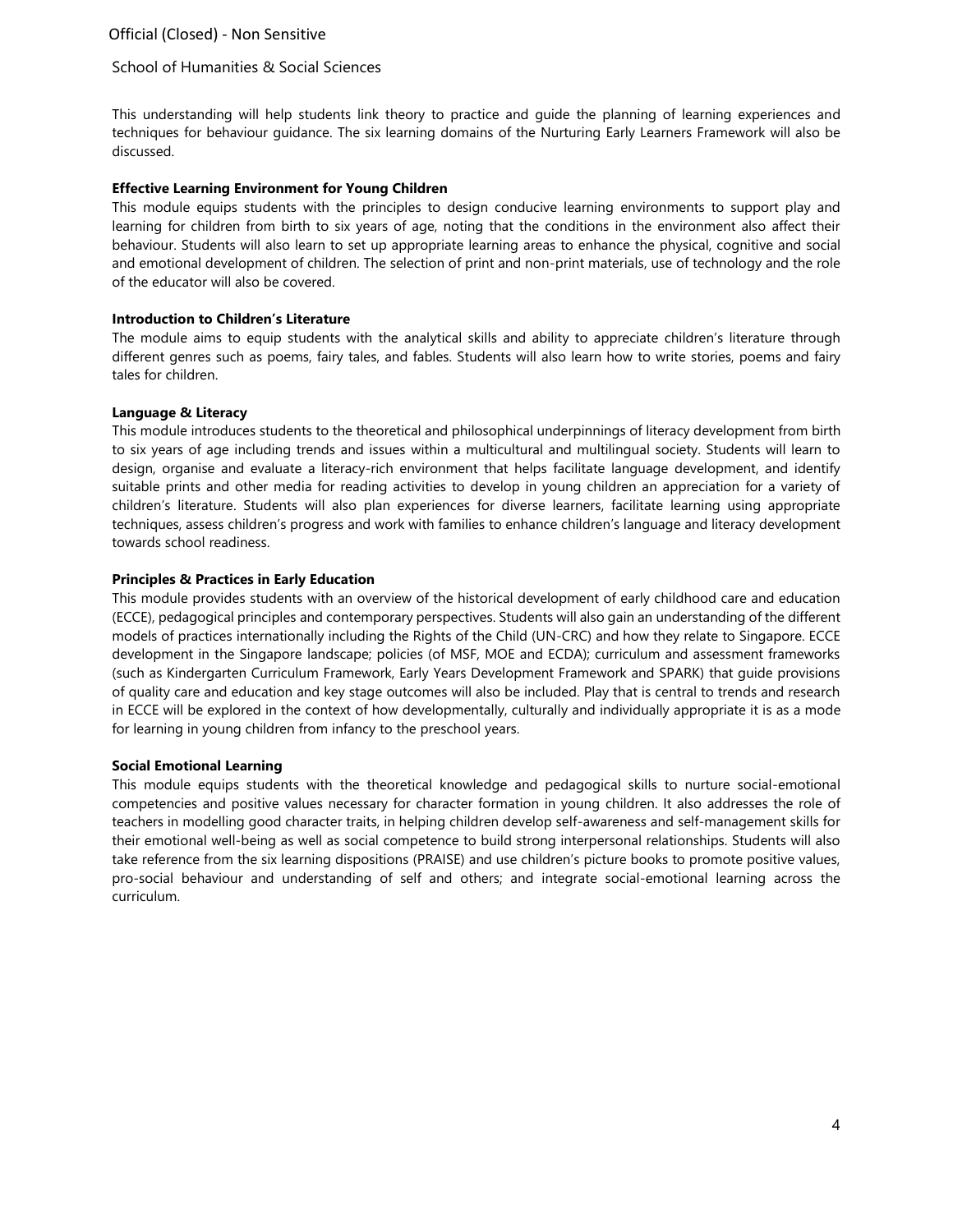# **YEAR 2 COURSE CURRICULUM**

| <b>Module Name</b>                                | <b>Credit Units</b> |
|---------------------------------------------------|---------------------|
| Level 2.1 (18 hours per week)                     |                     |
| <b>Education Specialisation</b>                   |                     |
| Child Development & Learning                      | 4                   |
| Classical Chinese Poetry & Fiction                | 4                   |
| Intermediate Translation                          | 4                   |
| Language Lesson Planning & Teaching               | 4                   |
| <b>Professional Communication 2</b>               | $\overline{2}$      |
| <b>Business Specialisation</b>                    |                     |
| Chinese Business Communication                    | 4                   |
| Intermediate Translation                          | 4                   |
| Introduction to Business                          | 4                   |
| Professional Communication 2                      | $\overline{c}$      |
| Marketing & Publicity                             | 4                   |
| Level 2.1 (29 hours per week)                     |                     |
| <b>Early Childhood Teaching Specialisation</b>    |                     |
| Aesthetics & Creative Expression                  | 4                   |
| Child Development 1                               | 4                   |
| Child Safety, Health & Socio-emotional Well-Being | 4                   |
| Motor Skills Development                          | 4                   |
| Practicum                                         | 7                   |
| <b>Professional Communication 2</b>               | 2                   |
| The Professional & Reflective Practitioner        | 4                   |
| Level 2.2 (19 hours per week)                     |                     |
| <b>Education Specialisation</b>                   |                     |
| Critical Thinking & Writing in Chinese            | 5                   |
| Introduction to Children's Literature             | 4                   |
| Special Needs & Exceptional Child                 | 4                   |
| The Chinese in Southeast Asia                     | 4                   |
| World Issues: A Singapore Perspective^            | 2                   |
| <b>Business Specialisation</b>                    |                     |
| <b>Chinese Business Practices</b>                 | 4                   |
| Critical Thinking & Writing in Chinese            | 5                   |
| Culture Heritage Tourism                          | $\overline{4}$      |
| The Chinese in Southeast Asia                     | 4                   |
| World Issues: A Singapore Perspective^            | $\overline{2}$      |
| Level 2.2 (26 hours per week)                     |                     |
| <b>Early Childhood Teaching Specialisation</b>    |                     |
| Child Development 2                               | 4                   |
| Effective Learning Environment for Young Children | 4                   |
| Introduction to Children's Literature             | 4                   |
| Language & Literacy                               | $\overline{4}$      |
| Principles & Practices in Early Education         | 4                   |
| Social Emotional Learning                         | 4                   |
| World Issues: A Singapore Perspective^            | 2                   |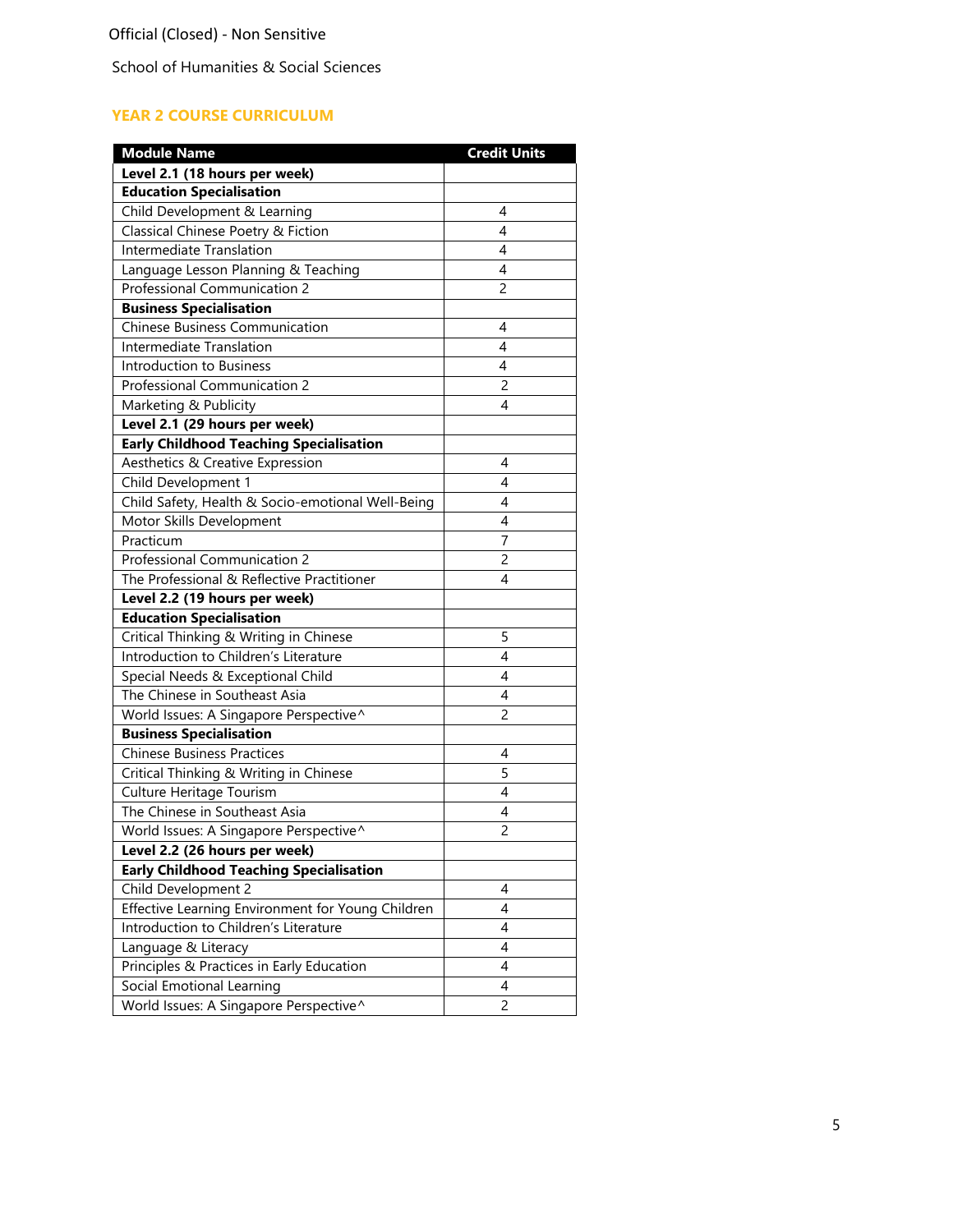## School of Humanities & Social Sciences

#### **Notes:**

^ For more details on Interdisciplinary Studies (IS) electives, please log on to [www.np.edu.sg/is](http://www.np.edu.sg/is)

#### **IS Modules**

The School of Interdisciplinary Studies (IS) delivers a broad-based curriculum, which nurtures a new generation of professionals with multidisciplinary skills and an innovative and entrepreneurial spirit to meet the challenges of a knowledge economy. IS offers both prescribed modules and electives to challenge boundaries. Prescribed modules develop students' competencies in core areas such as Communication, Innovation and Enterprise, Culture and Communication, and Personal Mastery and Development, while elective modules provide insights into Arts and Humanities, Business, Design, and Science and Technology.

## **YEAR 3 COURSE MODULES**

## **LEVEL 3.1**

## **COMMON MODULES FOR EDUCATION, BUSINESS AND EARLY CHILDHOOD TEACHING SPECIALISATION**

### **Chinese Folklore & the Arts**

This module offers an introduction of Chinese folklore and the arts. Students will be introduced to the key relationship between folklore and folk arts. Important Chinese festivals and customs from both Mainland China and Singapore will also be discussed with a comparison of specific case studies. Students will be able to grasp a basic understanding of Chinese arts as well as the contemporary cultural phenomenon in Singapore.

### **Professional Communication 3**

This module equips students with personal grooming skills required in a professional setting. Students will be taught grooming and social etiquette as well as appropriate dressing. Other topics include personal hygiene, making small talk and handling difficult conversations.

# **COMMON MODULE FOR EDUCATION AND BUSINESS SPECIALISATION**

### **Introduction to Chinese Linguistics**

This module provides the core foundations in Chinese language and linguistics. The course introduces students to formal features of the Chinese language, including its phonological system, philology, lexical features, as well as syntactical structure, to provide a mastery of the language use as applied in their daily lives.

## **EDUCATION SPECIALISATION**

### **Educational Technology**

This module equips students with the knowledge and skills to become more proficient in integrating technology into teaching and learning. Students will be introduced to the fundamentals of educational technology, and infuse teaching and learning in a creative way through information and communication technology. They will also learn basic digital ethics to meet the rapid and continuing technological changes in the educational field.

### **Readings in Chinese Classics**

This module introduces the four traditional categories (经史子集 jing shi zi ji) comprising the historical, philosophical and literary aspects of the Chinese classics. Students will learn about the Thirteen Classics, Twenty-Five Histories, and a variety of Chinese philosophical genres and traditional Chinese literature from the pre-Qin to the Qingdynasty.

### **BUSINESS SPECIALISATION**

### **Business Translation**

This module equips students with the effective skills and techniques for translating business and trade-related documents, including business correspondence, contracts and agreements, memorandums, notices and press releases. Students will learn to translate texts from English to Chinese and vice versa through proper diction and expressions.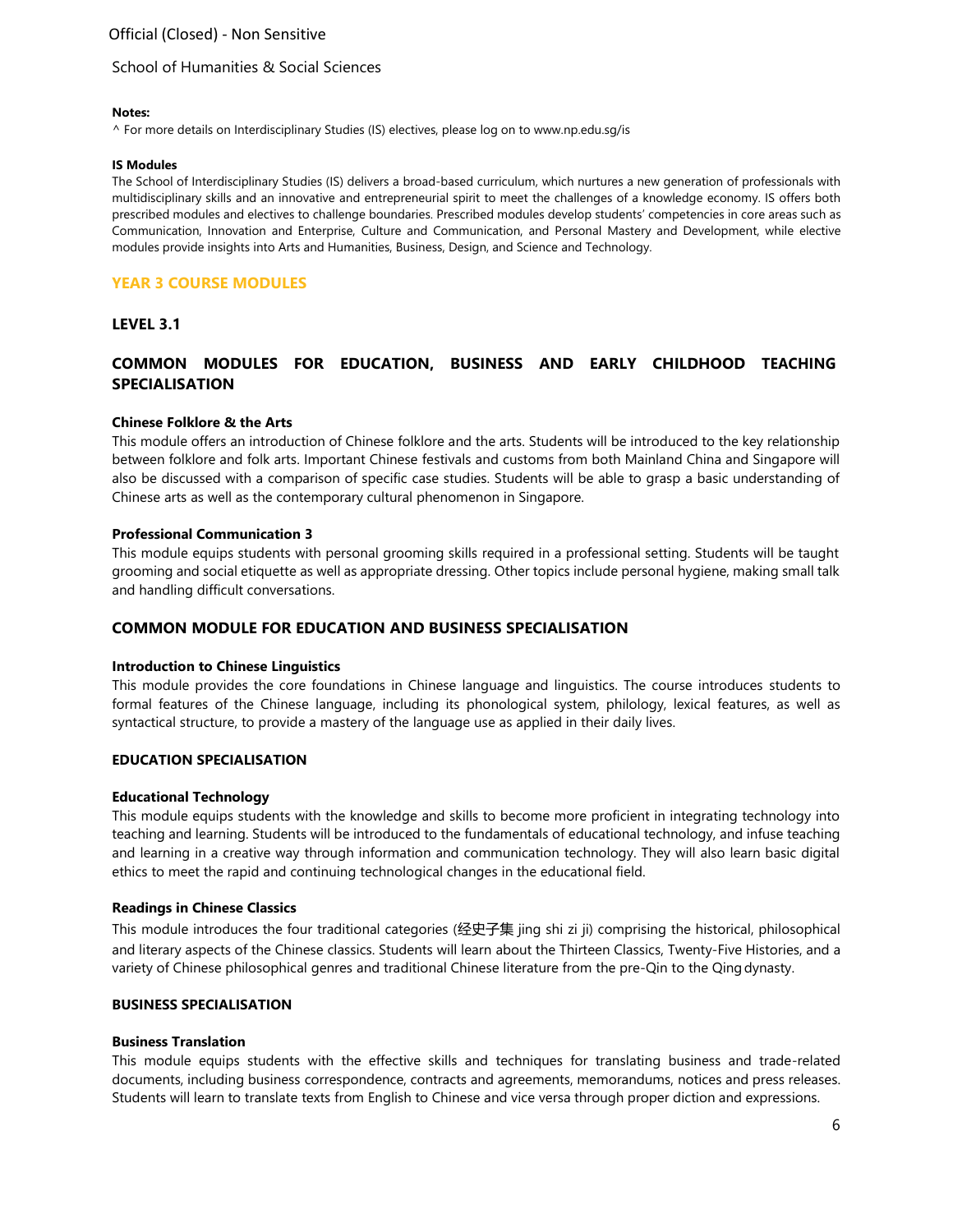### **Technology in Business**

This module provides students with an understanding of e-commerce and technology in business settings against the modern era. Students will learn various platforms on e-commerce. Through this module, students will also master the effective and efficient utilisation of technical and organisational procedures to boost business performance in contemporary organisations.

## **EARLY CHILDHOOD TEACHING SPECIALISATION**

### **Curriculum Planning & Implementation**

This module provides students with the knowledge and skills for planning, implementing and evaluating developmentally appropriate curriculum for children from birth to three, and from three plus to six years of age. Students will take reference from the Early Years Development Framework and the MOE's refreshed Kindergarten Curriculum Framework to explore the scope and process of integrating learning areas and learning dispositions. Philosophies and beliefs, theoretical underpinnings of how children learn and develop that are fundamental to the meaning of curriculum will be discussed. The supporting environment, types of learning activities, role of the educator and different facilitation techniques will also be taught.

## **Discovery of the World**

This module provides an overview of how young children make sense of the world they live in and how they acquire knowledge and concepts. The scope of Science, environment awareness, technology in everyday life and learning, the Social Sciences, and culture and heritage will also be covered. Students will learn to use the Constructivist approach to teaching, engage in field exploration and set up discovery corners. Teaching techniques that support enquiry and independent learning in children will be covered. In addition, developmentally and culturally appropriate learning goals and experiences for children from birth to six years of age will be addressed.

## **Early Numeracy**

This module examines the theoretical framework which underpins young children's learning of mathematics. Students will be introduced to the principles, knowledge and skills required to plan, implement and evaluate learning experiences that lay the foundations for children to become problem solvers and abstract thinkers. Students will learn to choose developmentally appropriate materials and resources, set up a mathematically rich environment, use teaching techniques to nurture children's mathematical thinking and assess their learning. The use of technology and integration of numeracy in the other learning domains will also be emphasised.

### **Family & Community Partnership**

This module equips students with the knowledge of family structure and dynamics in Singapore. Skills in communicating with families, and the understanding of interdependence between early years' educational setting and families, will be addressed. Models of family involvement will be explored, with a focus on interacting respectfully with diverse family groups and tapping on community resources for children in education.

## **LEVEL 3.2**

## **EDUCATION SPECIALISATION**

## **Chinese Etymology & Modern Chinese Script\***

This module equips students with a basic knowledge of Chinese etymology and the modern Chinese script. It deals with the origin and evolution of Chinese writing, the analysis of the structure, form and meaning of Chinese characters, as well as the reform movement of Chinese writing in later stages. Such knowledge will enhance students' ability when they become Chinese language teachers, especially in the teaching and recognition of Chinese characters.

### **Modern Chinese Grammar\***

This module aims to provide students with a basic knowledge of modern Chinese grammar, as well as an understanding of the nature and classification of the Chinese lexicon. It will equip them with concepts and skills to analyse various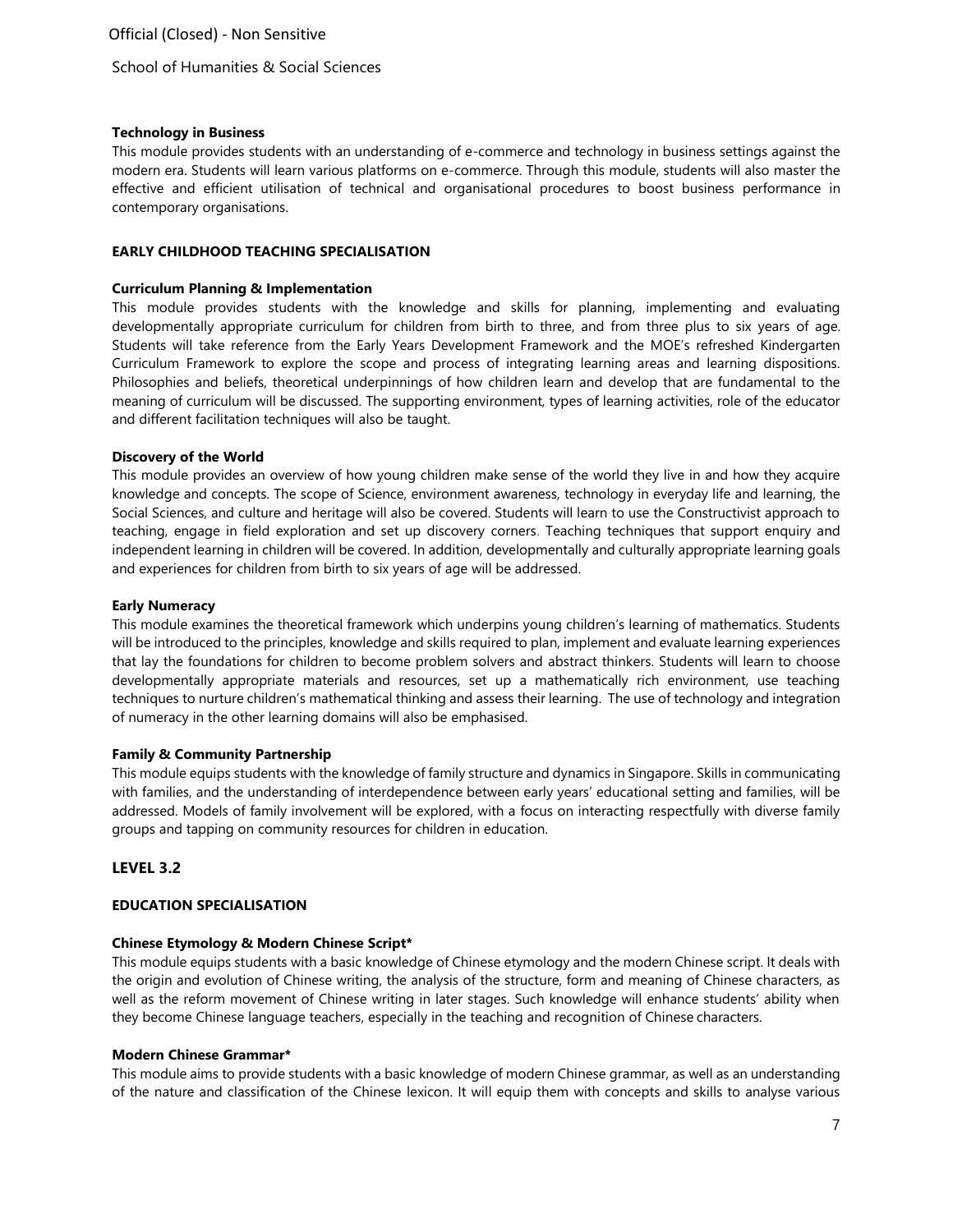## School of Humanities & Social Sciences

parts of speech and sentence structures of different modern Chinese texts in daily and academic life. It also deals with the functions of rhetoric in literature and everyday life. It aims to enable students to determine the linguistic structure of an expression and relate it to its meaning and rhetorical effects.

#### **Teaching of Civics & Moral Education\***

This module introduces students to the use of various approaches to teach civics and moral education at the primary school level. Students will learn core values such as love and humility, filial piety, family harmony, courtesy, responsibility, compassion and loyalty. Important subjects like the cultural practices, values, places of worship, customs and traditions of the different races of Singapore will be included in the module.

#### **Techniques in the Teaching of Chinese Language\***

This module equips students with a comprehensive understanding of the various methods and practical techniques in the teaching of different language skills. The use of IT in the teaching of Chinese language will be included.

### **Use of Chinese in Teaching (Hanyu Pinyin)\***

This module develops the oral communication skills of students for teaching purposes. Three main sections will be emphasised: Phonetics, Speech Skills and Effective Classroom Communication. Errors in Mandarin pronunciation relating to vowels and consonants, the four tones and the change of tone with specific words will be taught. Students will also be exposed to practical knowledge and skills in Hanyu Pinyin, accurate pronunciation and standard Mandarin.

#### **6-Month Internship/Industry-Based Project\*\***

This module places students on semester-long internships that match their abilities and interests. Alternatively, students may work on career-related or research-related projects in their areas of interest.

#### **BUSINESS SPECIALISATION**

#### **6-Month Internship/Industry-Based Project\*\***

This module places students on semester-long internships that match their abilities and interests. Alternatively, students may work on career-related or research-related projects in their areas of interest.

### **EARLY CHILDHOOD TEACHING SPECIALISATION**

#### **3-Month Internship**

The Internship Programme with professional practitioners acting as mentors, enables students to acquire the work experience needed for their chosen areas of interest. The organisations involved are selected for their capacity to expose students to different aspects of work in the early childhood industry. The students' learning outcomes are assessed by their respective internship mentors and NIEC supervisors. Students can also work closely with staff in the early childhood centres on projects that will benefit children, families and the community.

### **Working with the Exceptional Child**

This module introduces students to various exceptional needs in young children including physical, cognitive, behavioural, emotional and sensory characteristics that make them different. Trends and issues in relation to inclusive practices and policies will be covered. Students will learn about their roles in an inclusive learning environment, design of individualised learning plans and communication with families. Students will also explore community resources and professionals that provide support for children with additional needs.